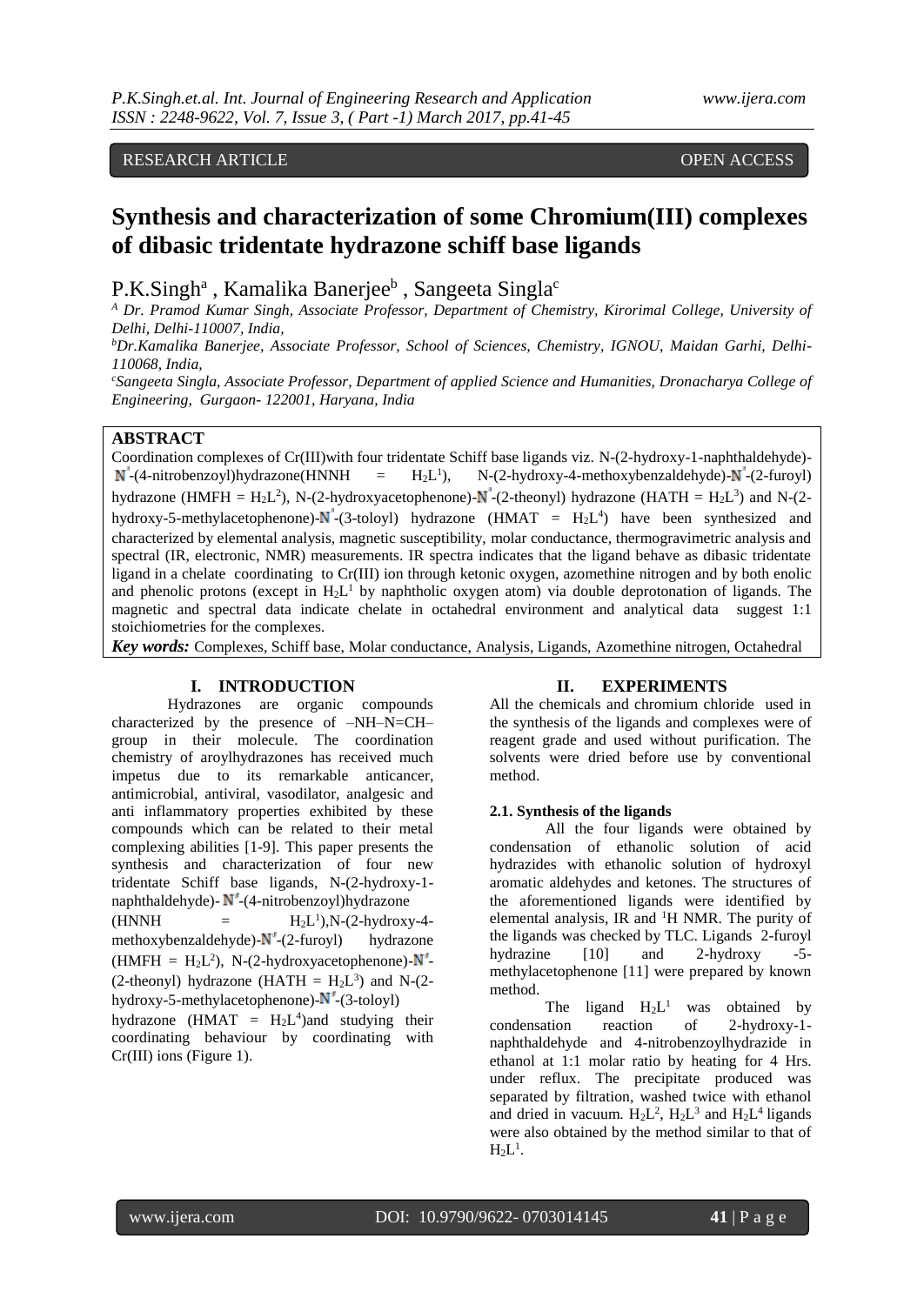



 $(H_2L^1)$ 

c. N-(2-hydroxyacetophenone) -N'-(2-theonyl) hydrazone  $(H_2L^3)$ 



b. N-(2-hydroxy-4-methoxybenzaldehyde)- N'-(2-furoyl) hydrazone  $(H<sub>2</sub>L<sup>2</sup>)$ 



 $(H<sub>2</sub>L<sup>4</sup>)$ 

# **Figure.1: Structure of Ligands**

#### **2.2. Synthesis of complexes**

The alcoholic solution of ligands and chromium chloride were mixed in equimolar amount. The reaction mixture was refluxed on water bath for 3 to 4 hours with stirring. The precipitate of the resulting complex was filtered, washed with ethanol followed by ether. Finally the complexes were dried in vacuum over anhydrous CaCl<sup>2</sup> and the purity was checked by TLC and elemental analysis.

# **III. ELEMENTAL ANALYSIS AND PHYSICAL MEASUREMENTS**

C, H and N were determined micro analytically and metal contents were estimated using Perkin-Elmer 2380 atomic absorption spectrophotometer. The chloride was analyzed by standard method [12]. IR spectra were recorded on Perkin-Elmer FT-IR spectrophotometer as KBr discs in the  $4000-200$ cm<sup>-1</sup> region. Electronic spectra were recorded in DMF on Beckman DU-2 spectrophotometer. <sup>1</sup>H NMR spectra were recorded on Varian FT-80A NMR spectrophotometer using DMSO-*d*<sup>6</sup> as solvent and TMS as internal standard. Magnetic measurements were carried out at room temperature using Gouy's method employing

 $Hg[Co(SCN)<sub>4</sub>]$  for calibration purpose and were corrected for diamagnetism by using Pascal's constants. Molar conductance was measured in DMF (10<sup>-3</sup>M) with digital conductivity model 304 X-band. EPR spectra were recorded on JEOL JES-3XG ESR spectrometer. Thermal behavior was monitored on 8150 thermo analyzer at the heating rate of 10℃/min.

#### **IV. RESULTS AND DISCUSSION**

These ligands are all white solids, insoluble in solvents such as ethanol, acetone, chloroform, benzene and carbon tetrachloride, but soluble in strong polar solvents such as DMF and DMSO. All the complexes were air stable and nonhygroscopic. The melting point of the complexes is higher than that of the ligands, revealing that complexes are much more stable than the ligands. The molar conductance of chloride complexes of chromium lies in the range of 81-84  $\Omega$ <sup>-1</sup>cm<sup>-2</sup> mol<sup>-1</sup> (at 25°C) attributed to 1:1 electrolyte ( as mentioned in Table 1) which indicate that the chloride ion is not affected by DMF and still present in the coordination sphere as counter ion to balance the charge only but not in coordination [13]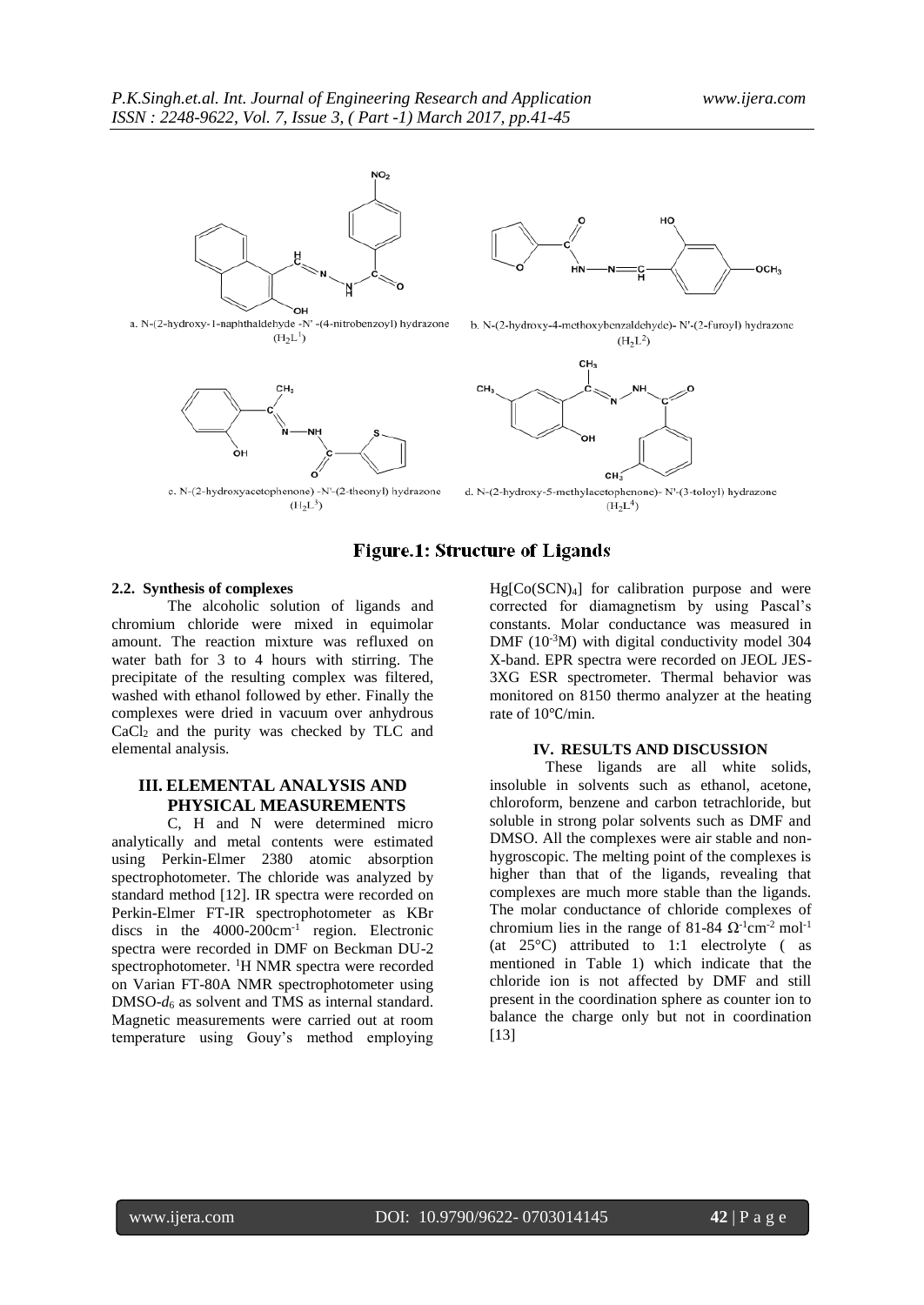|                                                            |                                        |              |              | Found (Calculated) % |                |                  |                  |                                                                                       |
|------------------------------------------------------------|----------------------------------------|--------------|--------------|----------------------|----------------|------------------|------------------|---------------------------------------------------------------------------------------|
| Ligands                                                    | Decompositon<br>Temperature<br>$(^0C)$ | Color        | Yield $(\%)$ | $\mathcal{C}$        | H              | N                | M                | Molar<br>conductance <sup>a</sup><br>$\Omega^{-1}$ cm <sup>-2</sup> mol <sup>-1</sup> |
| [H <sub>2</sub> L <sup>1</sup> ]<br>$(C_{18}H_{13}O_4N_3)$ | 206-208                                | White        | 79.20        | 63.80<br>(64.48)     | 3.20<br>(3.88) | 12.10<br>(12.54) |                  | $\overline{\phantom{m}}$                                                              |
| $[H_2L^2]$<br>$(C_{13}H_{12}O_4N_2)$                       | 180-186                                | White        | 75.00        | 59.30<br>(60.00)     | 4.00<br>(4.62) | 10.12<br>(10.77) |                  | $\overline{\phantom{a}}$                                                              |
| $[H_2L^3]$<br>$(C_{13}H_{12}N_2O_2S)$                      | 182-185                                | White        | 82.10        | 58.90<br>(60.00)     | 4.20<br>(4.62) | 10.50<br>(10.77) |                  | $\blacksquare$                                                                        |
| $[H_2L^4]$<br>$(C_{17}H_{18} N_2O_2)$                      | 190-194                                | White        | 89.60        | 71.97<br>(72.05)     | 5.80<br>(6.10) | 9.67<br>(9.76)   |                  | $\blacksquare$                                                                        |
| $[CrL1Cl]$ .H <sub>2</sub> O                               | $250 - 255$ <sup>o</sup> C             | black        | 69           | 48.40<br>(49.26)     | 3.10<br>(3.96) | 9.30<br>(9.57)   | 11.44<br>(11.85) | 81.0061                                                                               |
| $[CrL2Cl]$ .H2O                                            | 240-244                                | Rust         | 72           | 42.30<br>(42.92)     | 3.21<br>(3.30) | 7.29<br>(7.70)   | 14.10<br>(14.30) | 79.00                                                                                 |
| $[CrL3Cl]$ .H <sub>2</sub> O                               | $241 - 245$ <sup>o</sup> C             | Rust         | 73           | 42.29<br>(42.92)     | 3.10<br>(3.30) | 7.24<br>(7.70)   | 14.14<br>(14.30) | 83.24                                                                                 |
| [CrL <sup>4</sup> Cl].H <sub>2</sub> O                     | 245-251                                | <b>Black</b> | 72           | 52.24<br>(52.92)     | 4.24<br>(4.67) | 6.92<br>(7.26)   | 13.12<br>(13.48) | 84.00                                                                                 |

**Table 1.** Elemental Analysis of the ligand and their complexes

<sup>a</sup> Measured in 10<sup>-3</sup> M DMF solution at room temperature.

# **4.1.Infrared Spectra***\*

The IR spectra of the ligand and complexes were recorded as KBr discs in the 4000- 400cm-1 region. The IR spectra of the ligand shows the characteristics absorption band at 3141-3279, 1640-1672, 1540-1570, 1490-1525 and 955-970 cm<sup>-1</sup> are attributed to  $v(N-H)$ ,  $v(C=O)$ ,  $v(C=N)$ ,  $\delta(N-H)$  and  $v(N-N)$ , respectively. The IR spectra of the complexes reveal significant changes compared to those of the ligands. The absorption bands at 3490-3540 cm<sup>-1</sup> for  $v(O-H)$  in the free ligands disappeared on complexation, indicating coordinated through a deprotonated oxygen. The bands due to  $v(N-H)$ ,  $v(N-N)$  and  $\delta(N-NH)$  are absent in these complexes suggesting the loss of carbonyl group due to enolization. This is further supported by the appearance of two new bands observed in the region 1590-1620 and 1290-1330 cm<sup>-1</sup> attributed to  $v(=C=N-N=C=)$  and  $v(NCO^-)$ vibrations respectively [14]. The spectra of the complexes show that furyl ring oxygen and theonyl ring sulphur does not participate in bonding with  $Cr(III)$  ion [15].

The band of  $v(C=N)$  of all the ligands undergoes a bathochromic shift by ca 40-80 cm-1 where as  $v(N-N)$  band exhibits a hypsochromic shift of ca  $35-55$  cm<sup>-1</sup>, which indicate that the Cr(III) ion form neutral coordination compound with the ligands in the enol form through the

azomethine nitrogen and amide oxygen negative ion [15]. A shift of  $v(C=N)$  band to a lower frequency is due to the conjugation of *p* orbital on the double bond with *d* orbital on the Cr(III) ion with reduction of force constant. A shift of  $v(N-N)$ band to a higher frequency is attributed to the electron attracting inductive effect when forming the conjugated system [16]. The characteristic band due to naphthyl ring and phenyl ring of the ligands and their chelates remains intact. In the far IR region two new bands ca 425-450 and ca 310-325 cm-1 are observed in the spectrum of  $Cr(III)$ complexes can be attributed to  $v(Cr-O)$  and  $v(Cr-N)$  bands [17]. The new absorption band ca  $3290-3390$  cm<sup>-1</sup> in all the complexes assigned to the O-H stretching vibrations of the crystal water involved in the complexes.

## **4.2. <sup>1</sup>H NMR Spectra**

The <sup>1</sup>H NMR Spectra of the ligands were recorded in DMSO  $(d_6)$  using TMS as internal standard. There are two sharp singlets at very downfield region of the spectrum i.e. at δ10.90 and δ10.10 ppm in all ligands are assigned to OH and NH protons respectively. The down field shift of these protons suggest the possibility of considerable extent of hydrogen bonding involved, which decreases the electron density around the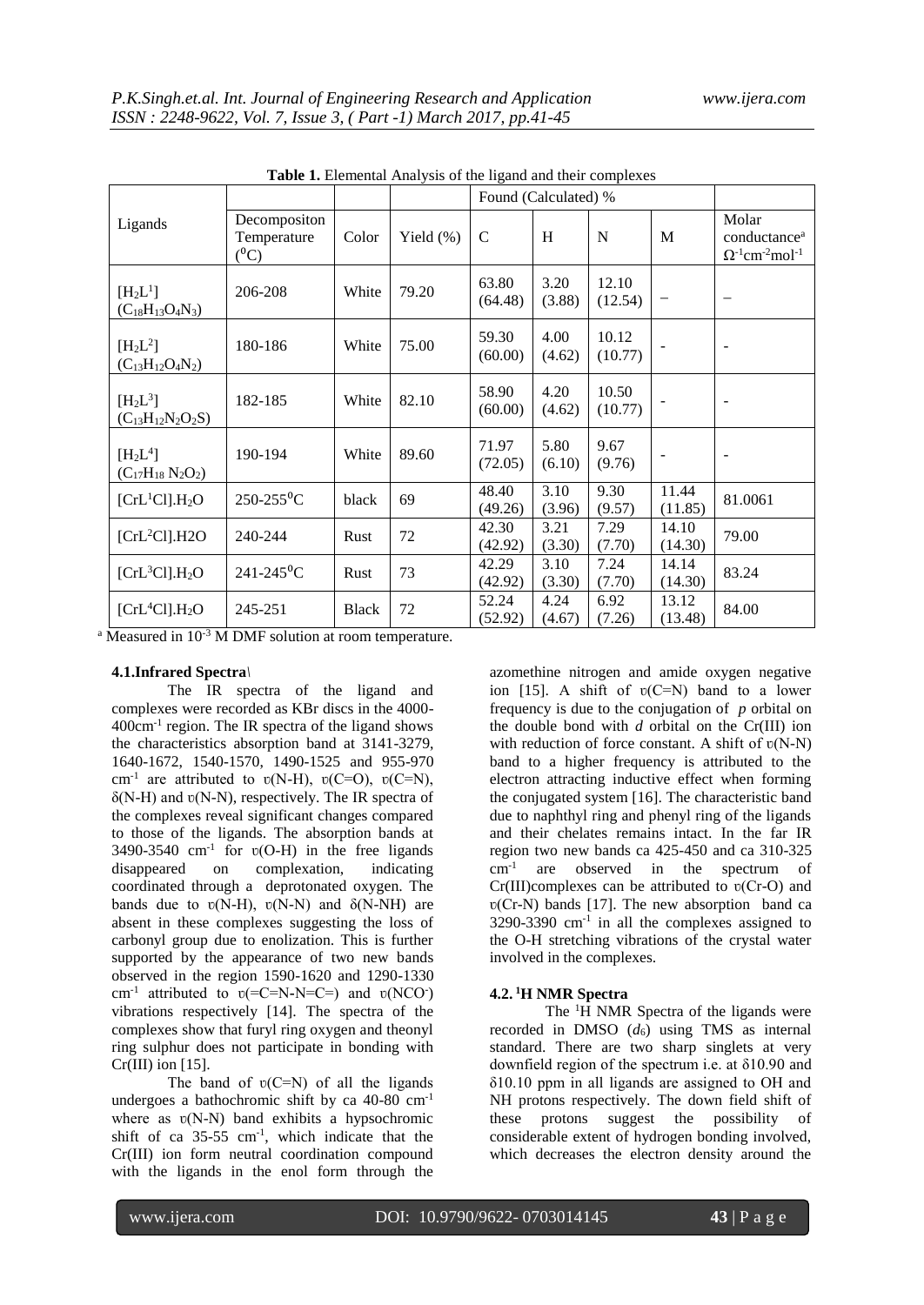proton and moves the proton absorption to lower field.

The <sup>1</sup>H NMR of the ligand  $H_2L^1$  shows peak of naphthalene ring proton at δ6.20-8.60 ppm (multiplets), NCH proton at  $\delta$ 8.55 ppm (singlet), nitrobenzoyl proton at δ 8.15 ppm (doublet) and δ8.35 ppm (doublet). The lower value of nitrobenzoyl proton at δ 8.15ppm (doublet) compared to δ8.35 is due to presence of electron withdrawing nitro group at its ortho position.

The <sup>1</sup>H NMR of the ligand  $H_2L^2$  shows peak of NCH proton at δ8.55 ppm (singlet), methoxy proton at  $\delta$  3.77 ppm (singlet), three peaks of aromatic ring protons in the range of  $\delta$  6.53-7.47 ppm and three peaks in the range of  $\delta$  6.67-7.88 ppm due to slight different environment of three furoyl protons

$$
C_4H_3O = O-CH=CH-CH=C-
$$

$$
O-CH=CH-CH=C-
$$

$$
O
$$

The <sup>1</sup>H NMR of the ligand  $H_2L^3$  shows peak at  $\delta$ 2.35 ppm (singlet) for  $H_3C-\overset{!}{C}=N$  methyl protons, a complex pattern of peaks in the range δ7.80 ppm for aromatic protons and three peaks in the range of  $\delta$ 6.67-7.75 ppm for the three theonyl protons in different environments.

The <sup>1</sup>H NMR of the ligand  $H_2L^4$  also shows peak at  $\delta$ 2.39 ppm (singlet) for  $H_3C-\frac{1}{C}=N$  methyl protons, at δ2.20 ppm (singlet ) for aromatic methyl proton and a complex pattern was observed in the range  $\delta$ 6.70-7.95 ppm for acetophenone ring protons and totyl protons. The <sup>1</sup>H NMR spectra of the complexes cannot be obtained due to interference in their paramagnetic properties.

#### **4.3. Electronic Spectra and Magnetic studies**

The assignment of various *d*-*d* transitions and charge transfer bands in the spectra of the complexes are based on the works of Lever [18] and Drago[19]. The Electronic spectra of all complexes were recorded in DMF at room temperature. The electronic spectra of Cr(III) complexes exhibits three bands at 18880-19120 cm- $1$  ( $v_1$ ), 24650-25875 cm<sup>-1</sup> ( $v_2$ ), and 39900-41055 cm<sup>-1</sup> ( $\upsilon_3$ ), corresponding to <sup>4</sup>A<sub>2g</sub>  $\rightarrow$ <sup>4</sup>T<sub>2g</sub>(F) and<sup>4</sup>A<sub>2g</sub>

 $\rightarrow$ <sup>4</sup>T<sub>1g</sub>(F) and <sup>4</sup>A<sub>2g</sub> $\rightarrow$ <sup>4</sup>T<sub>1g</sub>(P) transitions respectively, characteristics of octahedral geometry around the Cr(III) ion [20].The magnetic moment value obtained for Cr(III) complexes lies in the range of 3.89-3.98BM which corresponds to octahedral field.

#### **4.4. Thermal Analysis**

Thermogravimetric experiments of the ligands and the Cr(III) complexes were carried out in the temperature range  $50-750$ <sup>o</sup>C with heating rate of  $10^{\circ}$ C/min. The thermal analysis of the ligand show two endothermic peaks in DTA curve of the ligand. The first curve appeared in the range of  $180-210$ <sup>o</sup>C which corresponds to melting point of ligands because no weight loss were observed in TG curve, while the second peak were observed in the range of  $330-360^{\circ}$ C where the weight loss on the corresponding curve indicates decomposition of ligands which continues up to  $480^{\circ}$ C.

All the complexes of Cr(III) degraded in three stages as shown by TG curve. The first step in the decomposition sequence at  $100-120 \, \mathrm{^0C}$ corresponds to loss of physically bound water molecule from the crystal lattice, leading to the formation of anhydrous chelate. The presence of water molecule in the lattice indicated by IR spectra is also confirmed by thermometric analyzer. The second step of decomposition lies in the range of  $220-240\degree C$  corresponds to weight loss of Nitrogen. The third step of decomposition starts from  $290\textdegree$ C and continuous up to  $480\textdegree$ Cas indicated by the horizontal plateau on the TG curve of all complexes and this decomposed fragments could not be approximated owing to continuous weight loss, indicates the decomposition of organic part of the chelate. The final weight loss of the residue in the temperature range  $550-700^{\circ}$ C, as shown by horizontal plateau on the TG curve corresponding  $Cr_2O_3$  as the end product [21].

The decomposition temperature of the complexes higher than the ligands, indicate that the thermal stability of the complexes are increased due to the ligand coordinating with the Cr(III) ion to form stable ring.

Based on above data the proposed structures of the complexes are shown in Figure 2.